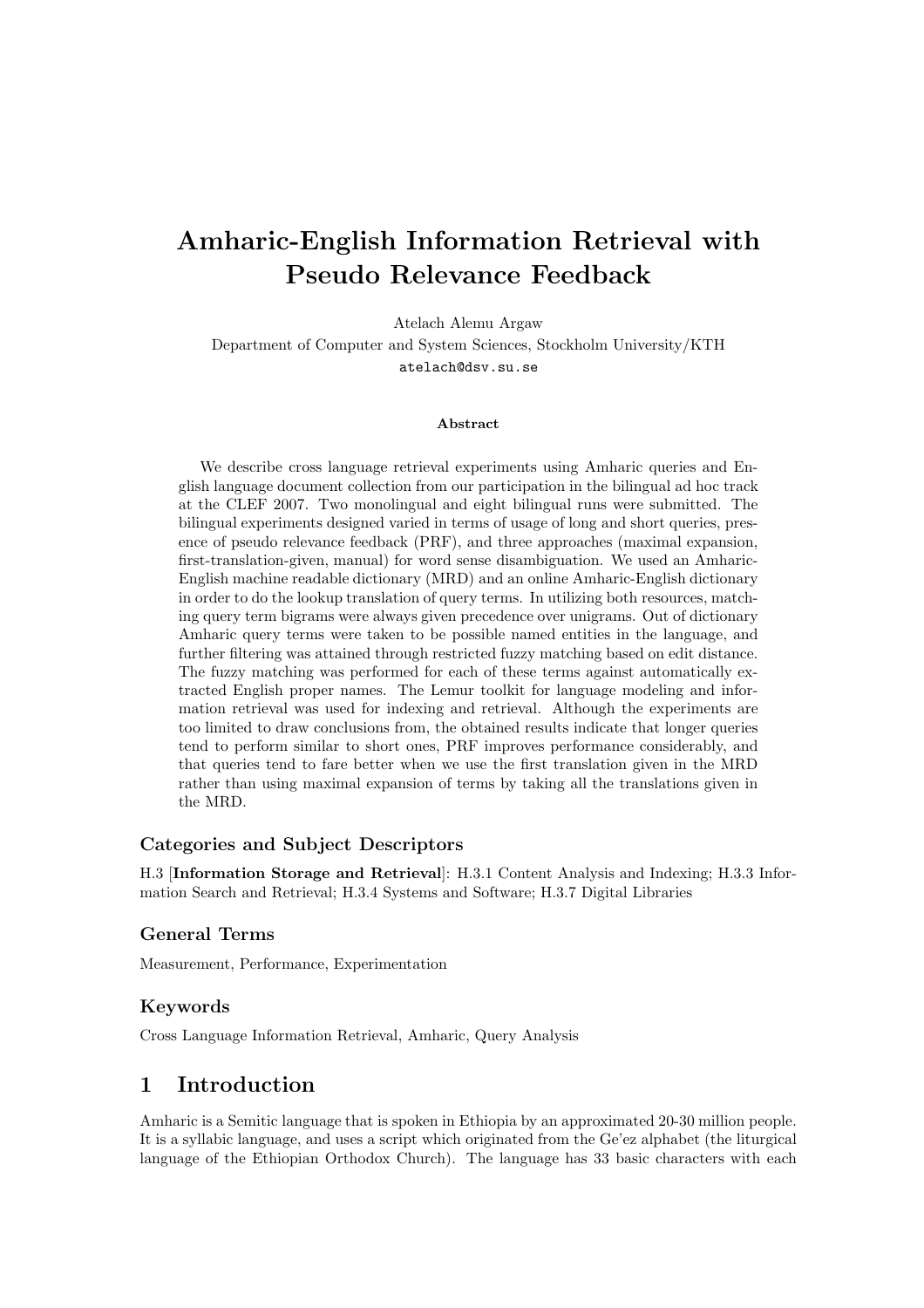having 7 forms for each consonant-vowel combination, and extra characters that are consonantvowel-vowel combinations for some of the basic consonants and vowels. It also has a unique set of punctuation marks and digits. Unlike other related Semitic languages such as Arabic, Hebrew or Syrian, Amharic is written from left to right. Amharic alphabets are one of a kind and unique to Ethiopia.

Manuscripts in Amharic are known from the 14th century and the language has been used as a general medium for literature, journalism, education, national business and cross-communication. A wide variety of literature including religious writings, fiction, poetry, plays, and magazines are available in the language.

Amharic has a complex but fairly structured morphological properties. To give some highlights: Amhaic has a rich verb morphology which is based on triconsonantal roots with vowel variants describing modifications to, or supplementary detail and variants of the root form. A significantly large part of the vocabulary consists of verbs, which exhibit different morphosyntactic properties based on the arrangement of the consonant-vowel patterns. Amharic nouns can be inflected for gender, number, definiteness, and case, although gender is usually neutral. Adjectives behave in the same way as nouns, taking similar inflections, while prepositions are mostly bound morphemes prefixed to nouns. The definite article in Amharic is also a bound morpheme, and attaches to the end of a noun.

The Amharic topic set for CLEF 2007 was constructed by manually translating the English topics by translators who are not involved in the retrieval tasks. The Amharic topic set which was written using the Ethiopic script (fidel), the writing system for Amharic, was then transliterated to an ASCII representation.

The two monolingual English retrieval experiments were conducted for comparison purposes. One used short queries containing the title and description fields of the English topic sets, while the other used long queries that contained title, description, and narrative fields of the topics. Two of the eight bilingual retrieval experiments conducted used short Amharic queries while the remaining six used long ones. The experiments also differed from one another in terms of the WSD method used and the use of pseudo relevance feedback in order to expand query terms. For indexing and retrieval, the Lemur toolkit for language modeling and information retrieval<sup>1</sup> was used.

The paper is organized as follows; Section 1 gives an introduction of the language under consideration and the overall experimental setup. Section 2 deals with the different steps taken in the query analysis. Section 3 describes how out of dictionary terms were handled, followed by approaches for word sense disambiguation in section 4. Section 5 discusses pseudo relevance feedback, and section 6 presents details about the designed experiments and the obtained results. These results are discussed and future directives are given in the last section.

# 2 Query Analysis

The query analysis starts with transliterating the Amharic script into an ASCII format. Stemming of the terms was then performed in order to handle morphological variations and insure that we find matches with the citation forms in the dictionaries for as many of the query terms as possible. Term bigrams were then looked up in the dictionaries and stop words were removed from the remaining Amharic query words based on corpus statistics. Remaining unigrams were then looked up in the dictionaries, giving a list of translation equivalents in English and unmatched terms to be considered for fuzzy matching. English stop words were also removed after the lookup translation using a publicly available stop words list for English. Each of these processes are described in more detail in this section.

<sup>1</sup>http://www.lemurproject.org/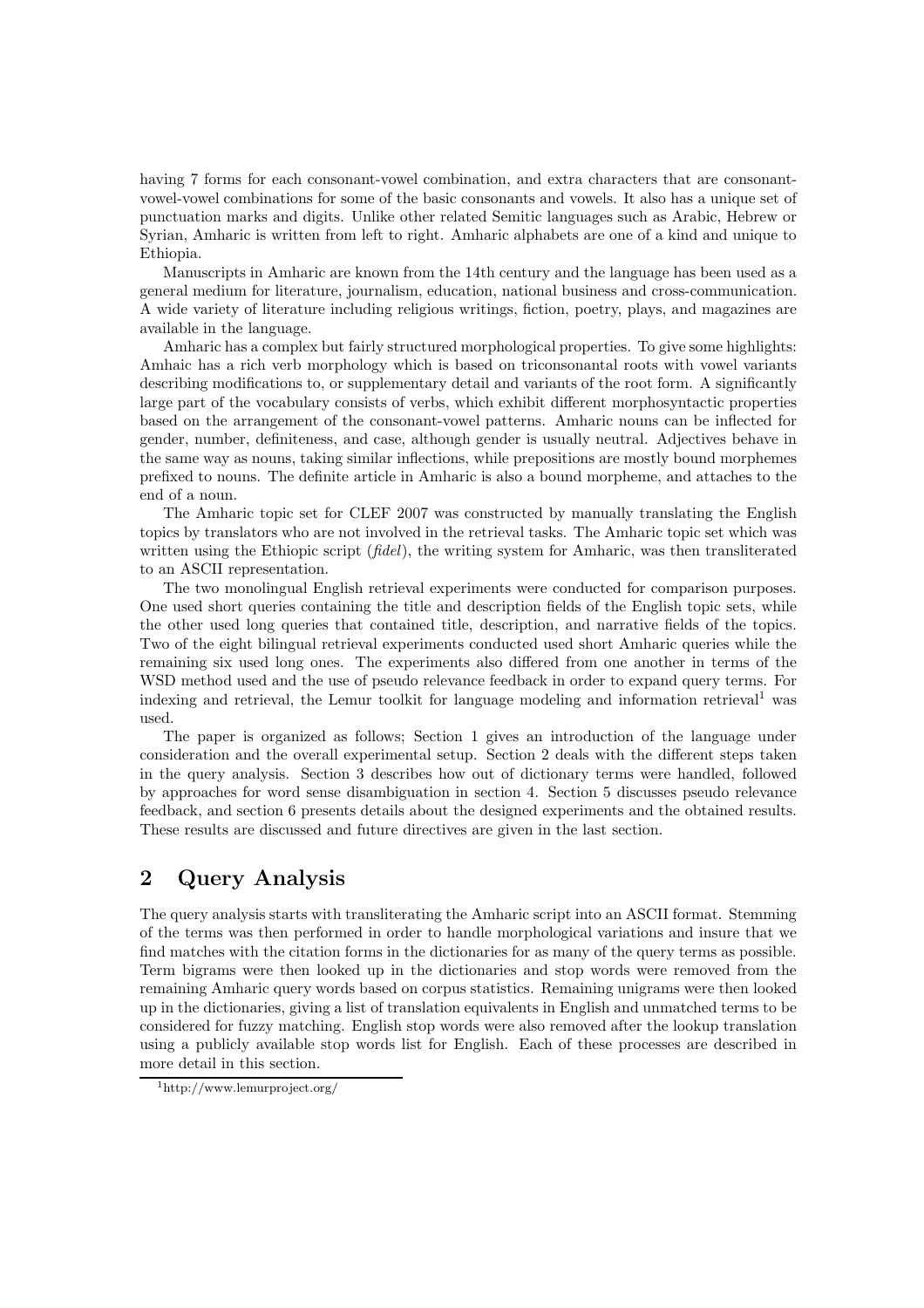#### 2.1 Transliteration

The Amharic queries were written in fidel. For ease of use and compatibility purposes, the text was transliterated to an ASCII representation using SERA<sup>2</sup>. The transliteration was done using a file conversion utility called  $g2^3$  which is available in the LibEth<sup>4</sup> package.

#### 2.2 Stemming

We used an in-house developed software for stemming the Amharic query terms. The stemmer is designed to reduce morphological variants of words to their citation forms as found in the MRD. It finds all possible segmentations of a given word according to inflectional morphological rules of the language. Derivational variants are not handled since they tend to have separate entries in dictionaries. The most likely segmentation for the words is then selected based on occurrence statistics in a list of citation forms compiled from three dictionaries (Amharic-English, Amharic-Amharic, Amahric-French) and a 3.1 million words Amharic news corpus. The process is to strip off allowed prefixes and suffixes and look up the remaining stem (or alternatively, some morphologically motivated variants of it) in the list of citation forms to verify that it is a possible segmentation. Stem length is also taken into consideration when further disambiguation is needed. In the cases where stems cannot be verified using the dictionary lists, frequency of occurrence in the news corpus is used to decide which segmentation to pick. See [2] for a detailed information about the stemming process.

Bigrams are handled in the same manner, but the segmentation works in such a way that prefixes are removed from the first word and suffixes from the second one only. Compound words in Amharic are usually written as two words, but there is no inflection present as the suffix of the first word and prefix of the second word in the bigram.

#### 2.3 Lookup Translation

The query translation was done through term-lookup in an Amharic-English MRD [1] and an online dictionary<sup>5</sup>. The machine readable dictionary contains 15,000 Amharic words and their corresponding English translations while the online dictionary contains about 18,000 entries. The lookup is done in such a way that the MRD translations are given precedence over the online dictionary translations, which are entered by users of the system and come with no guarantee as to their quality or correctness. Although this is the case, it should be noted that we have found the online dictionary to be quite useful and with good standard translations.

The lookup translation is done in the order that bigrams were looked up in the MRD, followed by bigram lookup in the online dictionary for those bigrams where no match is found in the MRD. In the next step, stop words were removed from the remaining terms (see following section) and unigrams were looked up in the MRD followed by a lookup of unigrams in the online dictionary if no match is found in the MRD. In all cases, when a match is found, all senses and synonyms of the term translations as given in the dictionaries were taken.

#### 2.4 Stop Word Removal

Non content bearing words (stop words) were removed both before and after the lookup translation. First, all bigrams were extracted and looked up. The stop words were removed after excluding the bigrams for which matches were found in the dictionaries. This was done to ensure that we are not missing any possible bigrams due to removed stop words that are part of a meaningful unit. Before translation, Amharic stop words were removed based on global and local occurrence statistics. Each word's occurrence frequency was collected from the 3.1 million words news text,

<sup>2</sup>SERA stands for System for Ethiopic Representation in ASCII, http://www.abyssiniacybergateway.net/fidel/serafaq.html

<sup>&</sup>lt;sup>3</sup>g2 was made available to us through Daniel Yacob of the Ge'ez Frontier Foundation (http://www.ethiopic.org/) <sup>4</sup>LibEth is a library for Ethiopic text processing written in ANSI C http://libeth.sourceforge.net/

<sup>5</sup>http://www.amharicdictionary.com/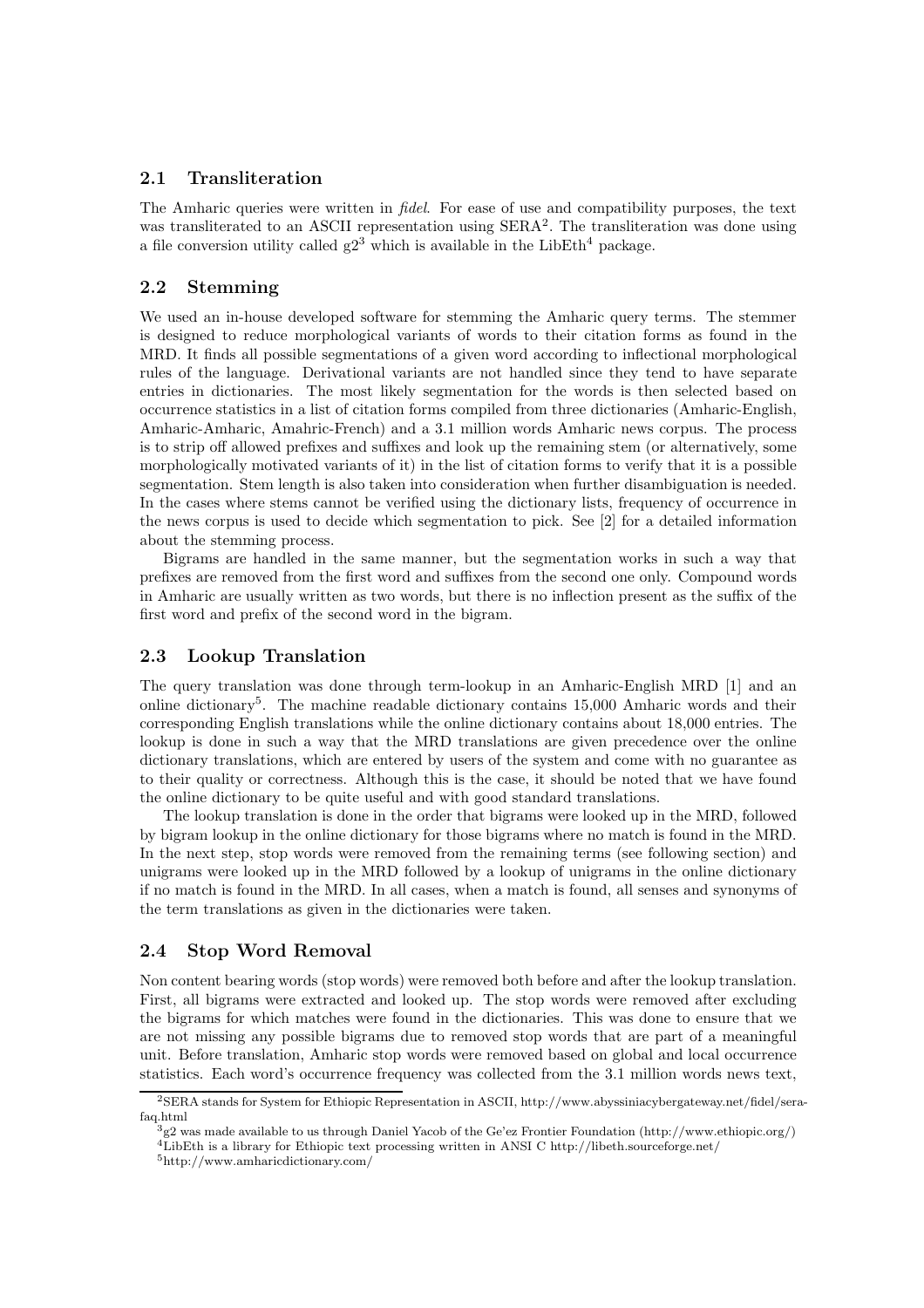and words with frequencies above 5,000 were considered to be stop words and are removed from the terms list. The remaining words were further checked by looking at their occurrence frequency in the 50 queries used. If they occur more than 15 times, they were also removed. The later stop word removal handled non content bearing words that are present in queries such as 'find', 'document', 'relevant' etc, which tend to have low occurrence frequencies in the news corpus.

English stop words were removed after the lookup translation. We used an English stop words list that comes with the Lemur toolkit, which is also used during the indexing of the English document collection.

# 3 Fuzzy Matching for Out of Dictionary Terms

Amharic query terms that are most likely to be named entities were selected automatically for fuzzy matching. Such words are query words that are not removed as stop words but for which no bigram or unigram match is found in both dictionaries. The unsegmented word form was retained for fuzzy matching and very commonly occurring noun prefixes and suffixes are stripped off. Prefixes such as 'be','ye','ke', and 'le', were removed when they are attached preceding a word and suffixes 'oc', 'oc-n', 'oc-na', 'oc-n-na' when they appear as the word endings.

Automatically extracting named entities for Amharic is difficult compared to that of English. Proper names in Amharic scripts are not capitalized. The absence of syntactic analyzer, a list of named entities, or a manually tagged text also makes it difficult (or time consuming if the resources are to be constructed from scratch) to train or base automatic named entity extraction with. Hence, in these experiments we opted for making use of features in the target language. We implemented a very simple and straight forward proper name extraction utility for English. We made use of the English document collection to extract these proper names, which included names of persons, organizations, places, awards, historical events, etc that begin with capital letters in the English document collection. Proper names that appear at the beginning of a sentence were not extracted since the capitalization at the beginning of a sentence is not always indicative of a proper name. We ensure that there isn't much 'noise' by discarding all sentence beginning words and although we might be missing out on some proper names, our assumption is that, if they occur ones, they tend to reappear elsewhere in the same text.

The extracted English proper names were then used for the subsequent process of fuzzy matching. An edit distance based fuzzy matching was done for the Amharic out of dictionary query terms that were selected to be possible named entities. Restricting the fuzzy matching to the extracted English proper names only rather than the entire document collection is believed to increase precision of the matches, while it lowers recall. We further restricted the fuzzy matching to contain terms with very high similarity levels only by setting the maximum allowed edit distance to be 2. Amharic terms for which no fuzzy match is found were removed while the shortest edit distance or preferred match is taken to be the English equivalent proper name for those words for which matches are found through the fuzzy matching. The preferred match is the match for which a predefined character in the Amharic word as given by the transliteration system [6] corresponds to a specific one in English. For example the Amharic transliteration 'marc' would have a 0 edit distance with the English proper name 'Marc' since we use lower cases for the fuzzy matching. But the English word 'March' which has an edit distance of 1 with the Amharic word 'marc' would be preferred since the Amharic 'c' in SERA corresponds to the sound 'ch' in English.

# 4 Word Sense Disambiguation

During the lookup translation using both dictionaries, all the senses given in the dictionaries for each term's translation were taken. In such a case, where there is no sense disambiguation and every term is taken as a keyword, we consider the queries to be 'maximally expanded' with all available senses and synonyms. The sense disambiguation in this case is left to be implicitly handled by the retrieval process. Some of the experiments discussed in the section below used the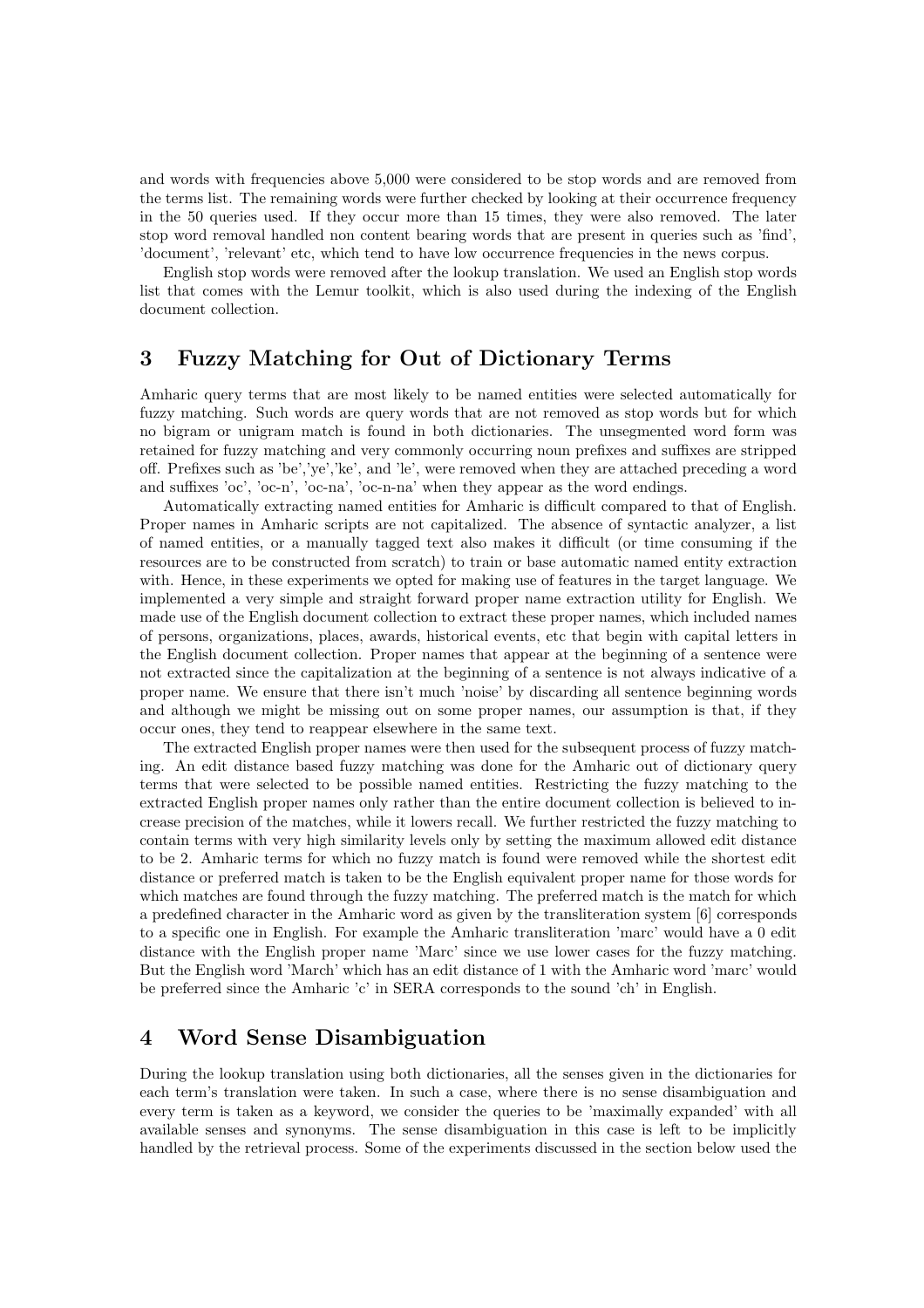'maximally expanded' set of translated keywords. Another set of experiments made use of only the first translation given in the dictionaries. Such an approach is an attempt to a very simplified and 'blind' word sense disambiguation, with the assumption that the most common sense of a word tends to be first one on the list of possible translations given in dictionaries. A manual sense disambiguation was also done for comparative purposes, to determine the effect of optimal WSD in the case of MRD based CLIR. Two of the reported experiments made use of the manually disambiguated set of keywords .

# 5 Pseudo Relevance Feedback

Pseudo Relevance Feedback (PRF) is a method of automatic local analysis where retrieval performance is expected to improve through query expansion by adding terms from top ranking documents. An initial retrieval is conducted returning a set of documents. The top n retrieved documents from this set are then assumed to be the most relevant documents, and the query is reformulated by expanding it using words that are found to be of importance (high weights) in these documents. PRF has shown improved IR performance, but it should also be noted that there is a risk of query drift in applying PRF[4]. Four of the experiments used PRF by including the highest weight 20 terms from the top ranking 20 documents, with a positive coefficient  $6 \times 6.5$ .

# 6 Experiments and Results

For indexing and retrieval, the Lemur toolkit for language modeling and information retrieval was used. The selection of this tool was primarily to try out language modeling approaches in Amharic-English cross language IR. We found that it was difficult to find optimal settings for the required smoothing parameters in the time frame allocated for this project, hence we reverted to the vector space models. Stop words were removed, and the Porter stemmer was used for stemming during indexing. Both features are available through the toolkit.

In information retrieval overall performance is affected by a number of factors, implicitly and explicitly. To try and determine the effect of all factors and tune parameters universally is a very complicated task. In attempting to design a reasonably well tuned retrieval system for Amharic queries and English document collections, our efforts lie in optimizing available resources, using language specific heuristics, and performing univariate sensitivity tests aimed at optimizing a specific single parameter while keeping the others fixed at reasonable values. In these experiments, we tried to see the effects of short queries vs. long queries, the use of PRF, and the effect of taking the first translation given versus maximally expanding query terms with all translations given in dictionaries.

What we refer to as long queries consisted of the title, description, and narrative fields of the topics, while short queries consisted of title and description fields. In the long queries, we filtered out the irrelevant info from the narrative fields, using cue words for Amharic. Amharic has the property that the last word in any sentence is always a verb, and Amharic verbs have negation markers as bound morphemes that attach themselves as prefixes onto the verbs. This property of Amharic has helped us in automatically determining whether or not a sentence in the narrative field of the topics is relevant to the query. Some of the sentences in the narrative fields of the topics describe what shouldn't be included or is not relevant for the query at hand. If we include all the sentences in the narrative fields, such information could possibly hurt performance rather than boost it. Therefore we looked at the last word in each Amharic sentence in the narrative field and removed those that have ending verbs marked for negation. Examples of such words used include 'ayfelegum', 'aydelum', 'aynoracewm' representing negations of words like 'needed', 'necessary', etc.

 ${}^{6}$ The coefficient for positive terms in (positive) Rocchio feedback.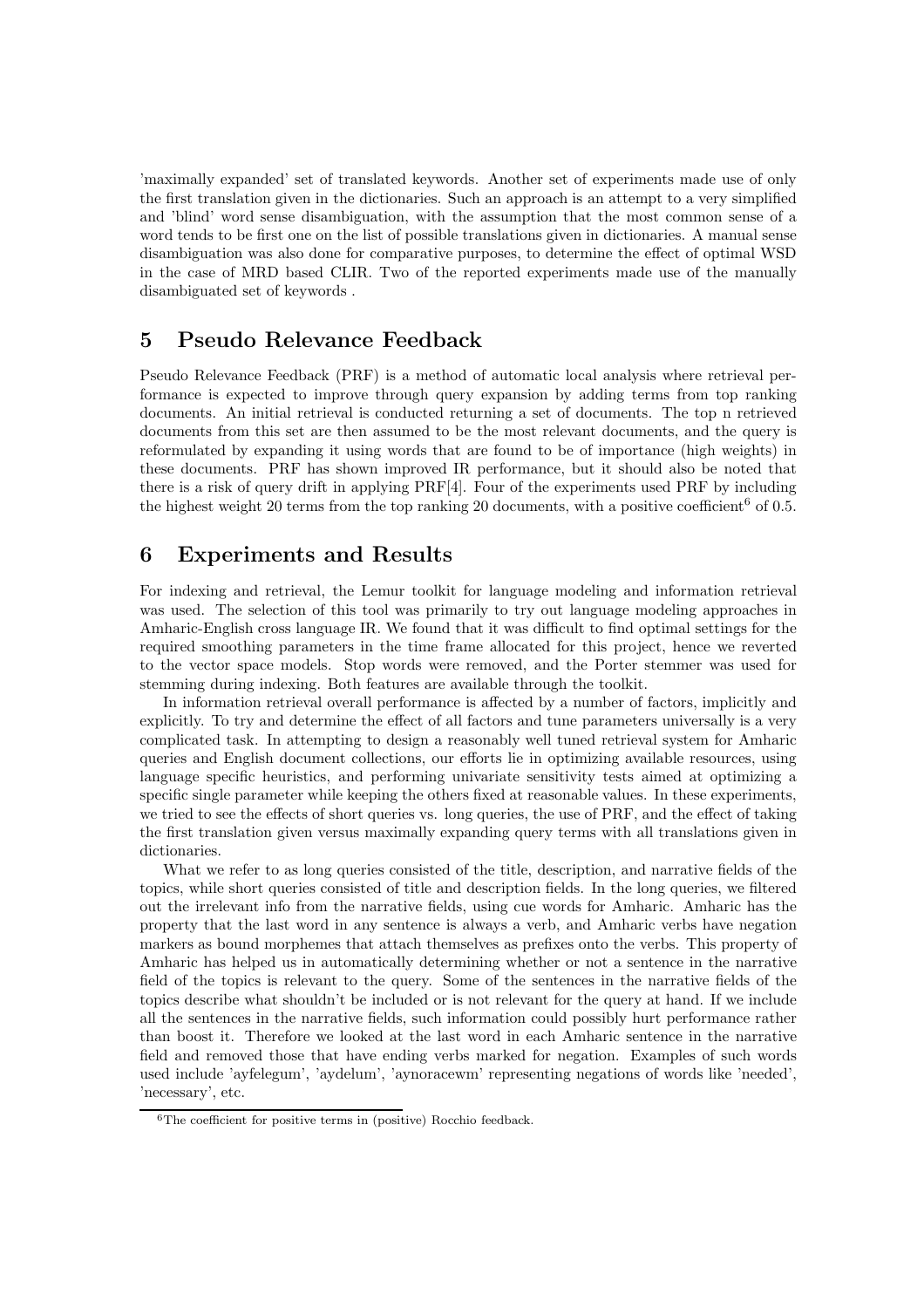| Recall | Lable 1. Recall-1 recision tables for the eight biningual runs<br>Run 2<br>Run 3<br>Run 4<br>Run 5<br>Run 1<br>Run 7 |       |       |       |       |       |       |       |
|--------|----------------------------------------------------------------------------------------------------------------------|-------|-------|-------|-------|-------|-------|-------|
|        |                                                                                                                      |       |       |       |       | Run 6 |       | Run 8 |
| 0.00   | 17.89                                                                                                                | 23.54 | 22.15 | 26.74 | 21.79 | 26.08 | 25.94 | 33.01 |
| 0.10   | 15.61                                                                                                                | 20.06 | 14.33 | 19.32 | 17.24 | 22.18 | 20.14 | 23.40 |
| 0.20   | 13.07                                                                                                                | 16.18 | 12.49 | 16.45 | 13.90 | 18.57 | 14.47 | 18.54 |
| 0.30   | 11.08                                                                                                                | 13.85 | 10.00 | 13.97 | 11.24 | 15.43 | 12.62 | 16.76 |
| 0.40   | 9.33                                                                                                                 | 11.85 | 8.32  | 11.79 | 9.28  | 13.38 | 10.67 | 14.48 |
| 0.50   | 7.68                                                                                                                 | 10.68 | 7.30  | 10.59 | 7.80  | 11.66 | 9.74  | 13.42 |
| 0.60   | 6.01                                                                                                                 | 7.83  | 6.26  | 9.08  | 6.44  | 8.66  | 7.99  | 9.81  |
| 0.70   | 5.02                                                                                                                 | 6.60  | 5.61  | 8.15  | 5.05  | 7.94  | 6.65  | 8.51  |
| 0.80   | 3.58                                                                                                                 | 5.59  | 4.40  | 6.54  | 4.16  | 6.67  | 5.20  | 7.19  |
| 0.90   | 2.54                                                                                                                 | 4.35  | 3.10  | 4.78  | 3.15  | 4.97  | 3.42  | 5.26  |
| 1.00   | 2.16                                                                                                                 | 2.74  | 2.30  | 3.03  | 2.65  | 3.56  | 2.76  | 3.38  |

Table 1: Recall-Precision tables for the eight bilingual runs

#### 6.1 Designed Experiments

The experiments designed are:

- Run 1: Maximally expanded long queries (Title  $+$  Description  $+$  Filtered Narrative) were used.
- Run 2: Maximally expanded long queries, supplemented by PRF.
- Run 3: Maximally expanded short queries (Title  $+$  Description) were used.
- Run 4: Maximally expanded short queries, supplemented by PRF.
- Run 5: Long queries with word sense disambiguation using the first-translation-given approach.
- Run 6: Long queries with word sense disambiguation using the first-translation-given approach, supplemented by PRF.
- Run 7: Long queries with manual word sense disambiguation.
- Run 8: Long queries with manual word sense disambiguation, supplemented by PRF.

#### 6.2 Results

The results obtained for the experiments discussed above are given in tables 1, 2 and 3. Table 1 presents precision values at different recall levels for the eight bilingual runs. Table 2 summarizes the results for these runs by presenting the number of relevant documents, the retrieved relevant documents, the non-interpolated average precision as well as the precision after R (where R is the number of relevant documents for each query) documents retrieved (R-Precision). Table 3 gives a summary similar to that of Table 2 for the monolingual English runs that were performed for comparison purposes.

# 7 Discussion and Future Directives

As can be seen in the results presented above, the best performance obtained was from the manually disambiguated word senses, followed by the first-translation-given approach, while the maximal expansion comes last. Long queries, that are believed to carry more information since they have a lot more keywords, were expected to perform much better than the shorter queries, but the results show that they have comparable performance. The automatic filtering of sentences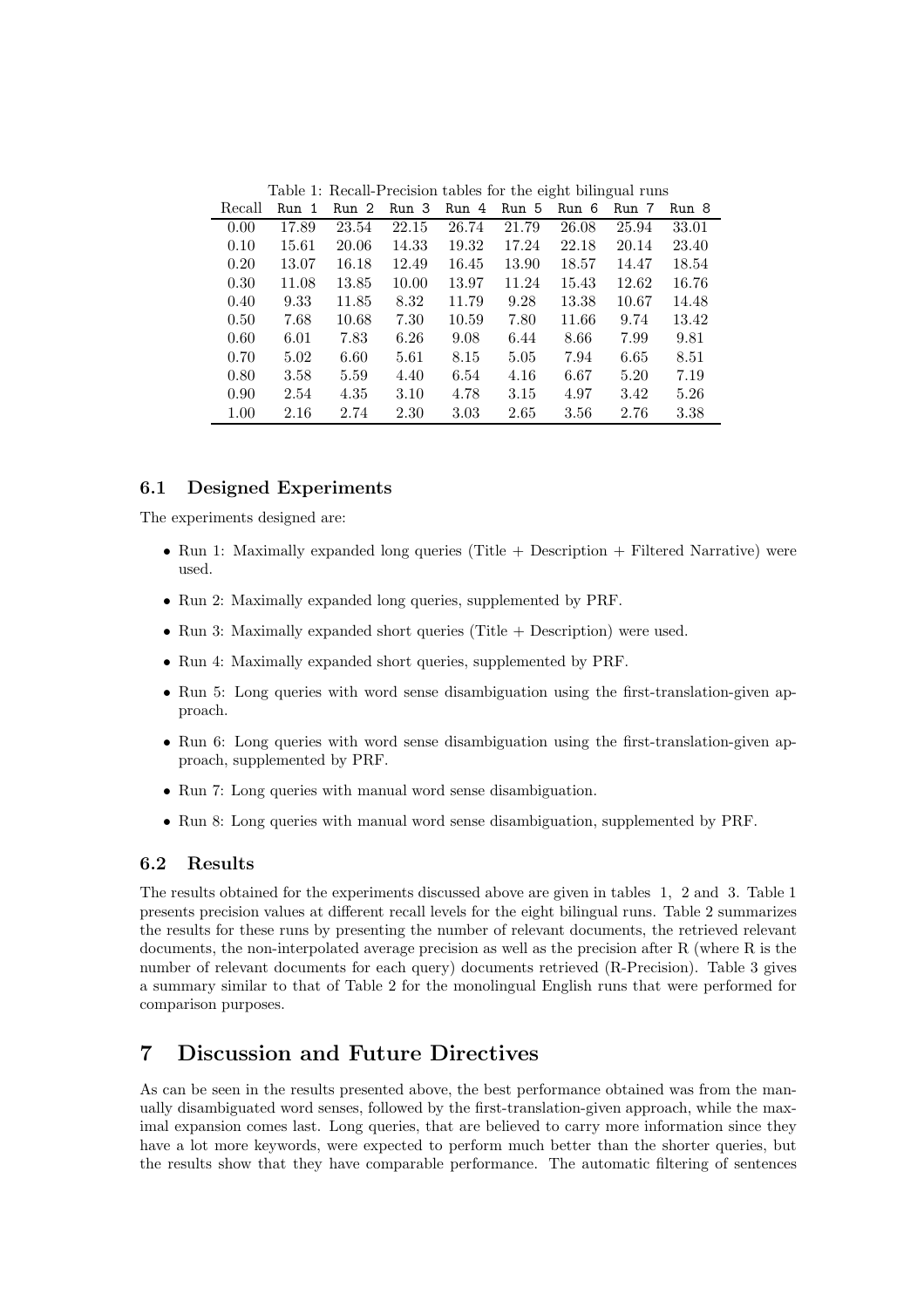|       | $Relevant-tot$ | Relevant-retrieved | Avg Precision | R-Precision |
|-------|----------------|--------------------|---------------|-------------|
| Run 1 | 2247           | 880                | 7.77          | 8.78        |
| Run 2 | 2247           | 951                | 10.5          | 10.44       |
| Run 3 | 2247           | 873                | 7.71          | 8.21        |
| Run 4 | 2247           | 943                | 10.97         | 10.57       |
| Run 5 | 2247           | 868                | 8.29          | 10.17       |
| Run 6 | 2247           | 1030               | 11.75         | 12.87       |
| Run 7 | 2247           | 1002               | 9.75          | 10.85       |
| Run 8 | 2247           | 1104               | 12.92         | 13.3        |

Table 2: Summary of results for the bilingual runs

Table 3: Summary of results for the monolingual English runs

|     | Relevant-tot | $Relevant-retrieved$ | Ava Precision | R-Precision |
|-----|--------------|----------------------|---------------|-------------|
| Run | 2247         | 1399                 | 22.84         |             |
| Run | 2247         | 1435                 | 24.05         | 25.49       |

in the narrative fields for long queries performed very well, removing all non-relevant sentences. Although that is the case, most of the additional information gained by using the long queries was a repetition to what is already been available in the short ones, except for a few additions. Using the narrative field also boosts negative impact through wrong segmentation and lookup. In depth analysis of a larger set of queries might shade some light into the positive and negative impact, although we believe that it still would be hard to draw conclusions from.

The use of PRF in all cases showed a substantial increase in performance. Given that the original retrieval precision is very low, it is very encouraging to see that PRF helps in boosting performance even in such cases. We plan to further pursue using PRF, and tuning parameters pertaining to PRF.

Amharic terms that have no match in the dictionaries were assumed to be named entities. Since the amount of entries in the two dictionaries utilized is 15,000 and 18,000 with possible overlaps, all out of dictionary entries would not possibly be named entities. In order to handle this issue, the fuzzy matching is restricted to English proper names only and a very high similarity requirement was set for the fuzzy matching supplemented by language specific heuristics. We intend to investigate this further by looking at ways of bootstrapping a named entity recognizer for Amharic, especially following the approaches discussed for Arabic by [5], as well as using a more sophisticated named entity recognizer for English to extract as many named entities as possible, rather than restrict it to proper names only.

The fact that manual WSD gave the best results and that blindly picking the first translation given has better performance than maximal MRD expansion of query terms motivates us to put more effort in investigating approaches to automatic WSD. Given the resource limitations, the best approach is most likely to use target language document collection and contextual collocation measures for sense disambiguation. We intend to investigate further approaches presented in [3] as well as experiment with a few more collocation measures.

Stemming plays a crucial role in MRD based CLIR since whether we would find the correct match in the dictionary depends on how well the stemmer does. We will pursue further attempts made so far to optimize the performance of the stemmer.

Although the results obtained are indicative of the facts presented above, the experiments are too limited to draw any conclusions. Large scale experiments using a larger set of queries and data set including those from previous years of CLEF ad hoc tasks will be designed in order to give the results more statistical significance. The relatively low precision levels are also issues we